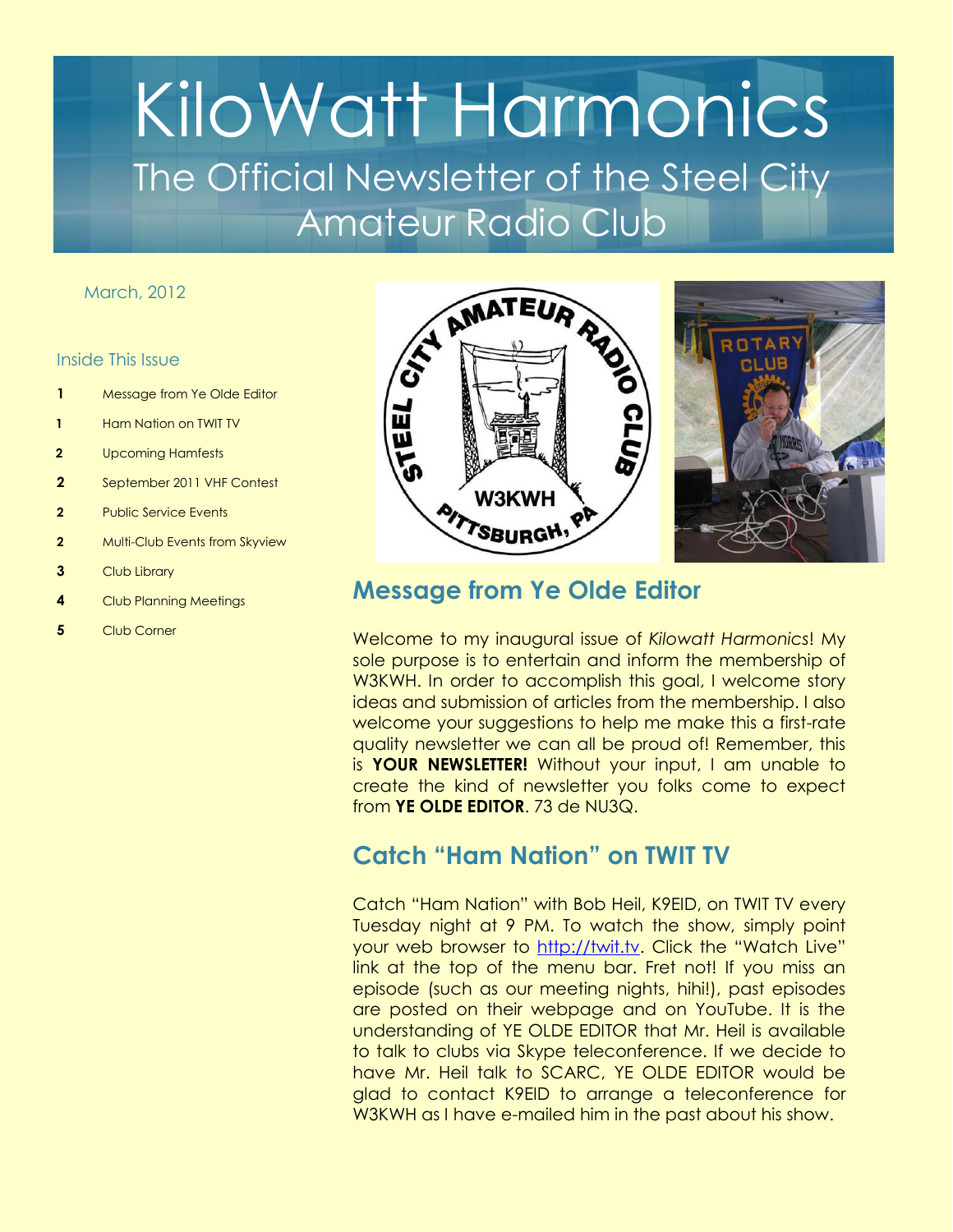# **Upcoming Hamfests**

4/29/12: Two Rivers Hamfest – The Spectrum in Little Boston - [http://www.trarc.net](http://www.trarc.net/)

5/18/12 – 5/20/12: Dayton Hamvention – Hara Arena – [http://www.hamvention.org](http://www.hamvention.org/)

6/3/12 – Breezeshooters Hamfest – Butler County Farm Showgrounds – [http://www.breezeshooters.net/html/our\\_hamfest\\_2012.htm](http://www.breezeshooters.net/html/our_hamfest_2012.htm)

# **September, 2011 VHF Contest Results**

SCARC placed 5<sup>th</sup> in the multi-operator category for the North East Region with a total score of 2,815 points.

*- Thank you John, N3EQP, for this submission via the club mailing list. Congratulations to the club for making the top five! Ye Olde Editor.*

## **Public Service Events**

2012 Pittsburgh Marathon – May 6, 2012

- Over 150 operators are needed for this event. Register online at [http://marathon.central.org.](http://marathon.central.org/) If you have any questions, please contact Jeff Hutzelman, N3NHS at (412) 401-8348 or [jhutz@cmu.edu.](mailto:jhutz@cmu.edu)

Komen Race for the Cure – May 13, 2012 – Schenley Park

- Ye Olde Editor is looking for volunteers for this event. I need folks at fixed points along the course, in Schenley Park as floaters and to shadow the race officials. If you have any questions or wish to volunteer, please contact Bob Mente, NU3Q at (412) 279-9016 or [nu3q@nu3q.us.](mailto:nu3q@nu3q.us)

- Ye Olde Editor learned that several SCARC members volunteered for the St. Patrick's Day Parade this year. I want to recognize KA3JKS, WA3PYU and his XYL, KA3VXM for their participation in this year's parade. Good job to all who participated!

## **Multi-Club Events from Skyview**

The good folks at Skyview sent this information on to Ye Olde Editor:

- They are having their annual "You'll Shoot Your Eye Out Kid" event on April 14<sup>th</sup> at the A&S Shooting Range in Youngwood. They use Smith Charts as their target. Those poor Smith Charts don't know what hit them, hihi!

- Their semi-annual trip to the AES store in Cleveland, OH is the following Saturday, April 21st. After spinning the dials on the radios and buying the entire store out (!!!), they go out to eat lunch at the Willoughby Brewery down the road before making the return trip home. The times I joined them on this trip, I would park at Giuseppe's Restaurant on Route 18 in Big Beaver (near the PA Turnpike) and wait for them to let me know when they are near the Beaver Valley exit, at which point I would jump on and join their convoy.

If you want more information on these events, please contact Bob Bastone, WC30, at (724) 448- 5774 or [radiofreebob@gmail.com.](mailto:radiofreebob@gmail.com)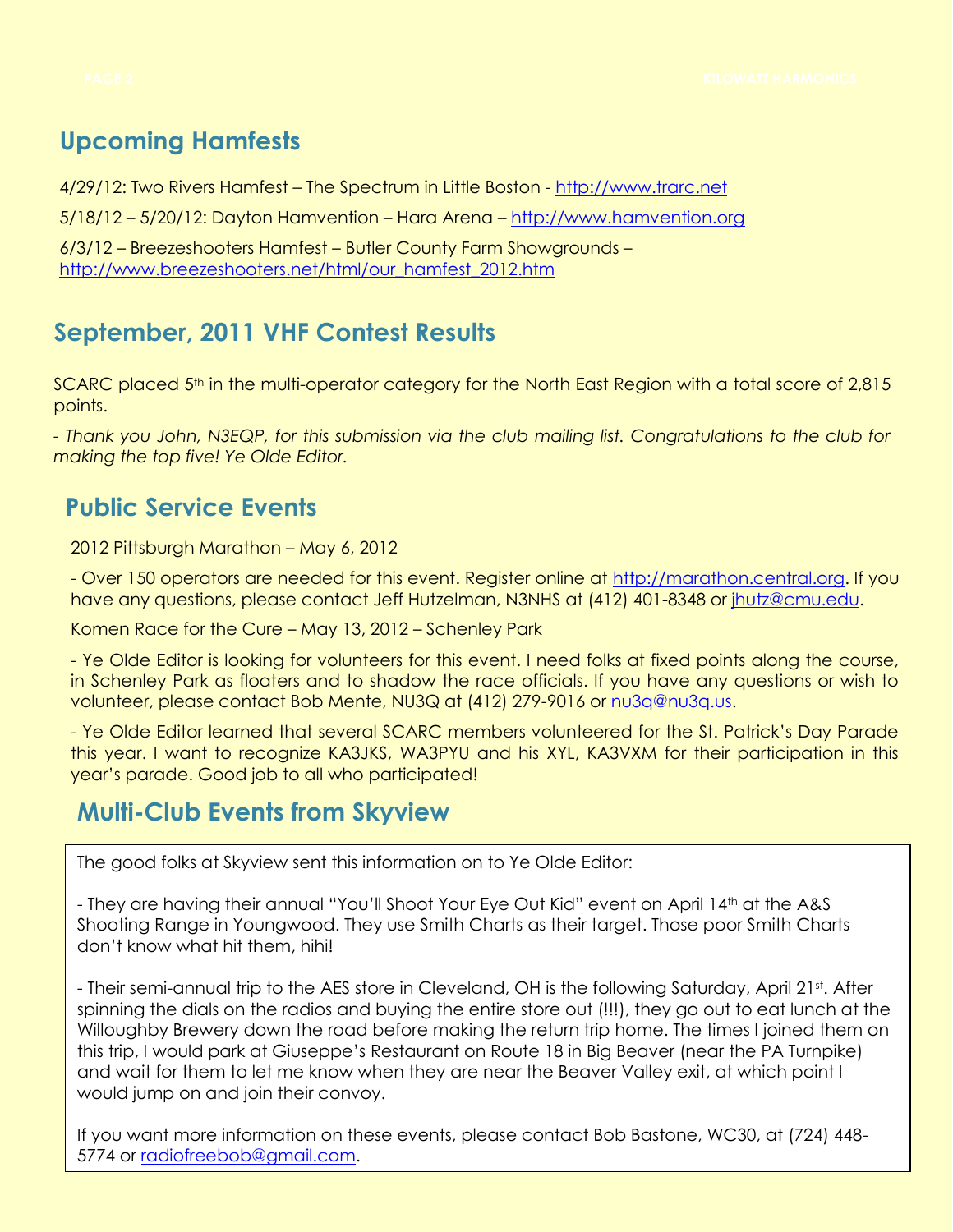# **Club Library**

John, N3EQP, gave me the list of all books available in our club library. If you are interested in borrowing a book, please contact John at [n3eqp@w3kwh.com](mailto:n3eqp@w3kwh.com) or catch him at the clubhouse. I will post updates as I receive them from John. Without further ado, here is the list:

| <b>PUBLICATION</b>                                                             | <b>PUBLISHER</b>  |
|--------------------------------------------------------------------------------|-------------------|
|                                                                                |                   |
| A HAM'S GUIDE TO RFI, FERITES, BALUNS, AND<br><b>AUDIO INTERFACING - VER 1</b> | K9YC              |
| AMATEUR RADIO EMERGENCY COMMUNICATIONS<br><b>COURSE LEVEL 1</b>                | ARRL              |
| AMATEUR RADIO EMERGENCY COMMUNICATIONS COURSE LEVEL 2                          | ARRL              |
| AMATEUR RADIO EMERGENCY COMMUNICATIONS COURSE LEVEL 3                          | ARRL              |
| <b>ANTENNA BOOK 20TH EDITION</b>                                               | ARRL              |
| <b>ANTENNA BOOK 21ST EDITION</b>                                               | ARRL              |
| <b>ANTENNA BOOK 21TH EDITION</b>                                               | ARRL              |
| ANTENNAS DESIGNERS''S HANDBOOK.                                                | ARRL              |
| ARRL'S WIRE ANTENNA CLASSICS                                                   | <b>ARRR</b>       |
| <b>ASTRONOMER BY CHANCE</b>                                                    | <b>BASIC</b>      |
| ELECTRONICS FOR EARTHLINGS                                                     | <b>CLEARWATER</b> |
| <b>EMERGENCY COMMUNICATIONS HANDBOOK</b>                                       | ARRL              |
| <b>EMERGENCY POWER FOR COMMUNICATIONS</b>                                      | ARRL              |
| <b>FCC RULES &amp; REGULATIONS</b>                                             | ARRL              |
| <b>G WEST EXTRA CLASS BOOK</b>                                                 | <b>G WEST</b>     |
| <b>G WEST EXTRA CLASS MP3 DISKS</b>                                            | G WEST            |
| <b>G WEST GENERAL CLASS MP3 DISKS</b>                                          | <b>G WEST</b>     |
| <b>G WEST TECHNICIAN CLASS MP3 DISKS</b>                                       | <b>G WEST</b>     |
| <b>GROUND SYSTEM PERFORMANCE</b>                                               | <b>QEX</b>        |
| <b>HAM RADIO FOR DUMMIES</b>                                                   | <b>WILEY</b>      |
| HAM RADIO LICENSE MANUAL - TECHNICIAN                                          | ARRL              |
| HAND BOOK FOR RADIO AMATEURS 1990                                              | <b>ARRL</b>       |
| HAND BOOK FOR RADIO COMMUNICATIONS<br><b>85TH EDITION</b>                      | ARRL              |
| <b>HF DIGITAL HANDBOOK</b>                                                     | ARRL              |
| <b>INTERNET LINKING WITH ECHOLINK</b>                                          | <b>ECHOLINK</b>   |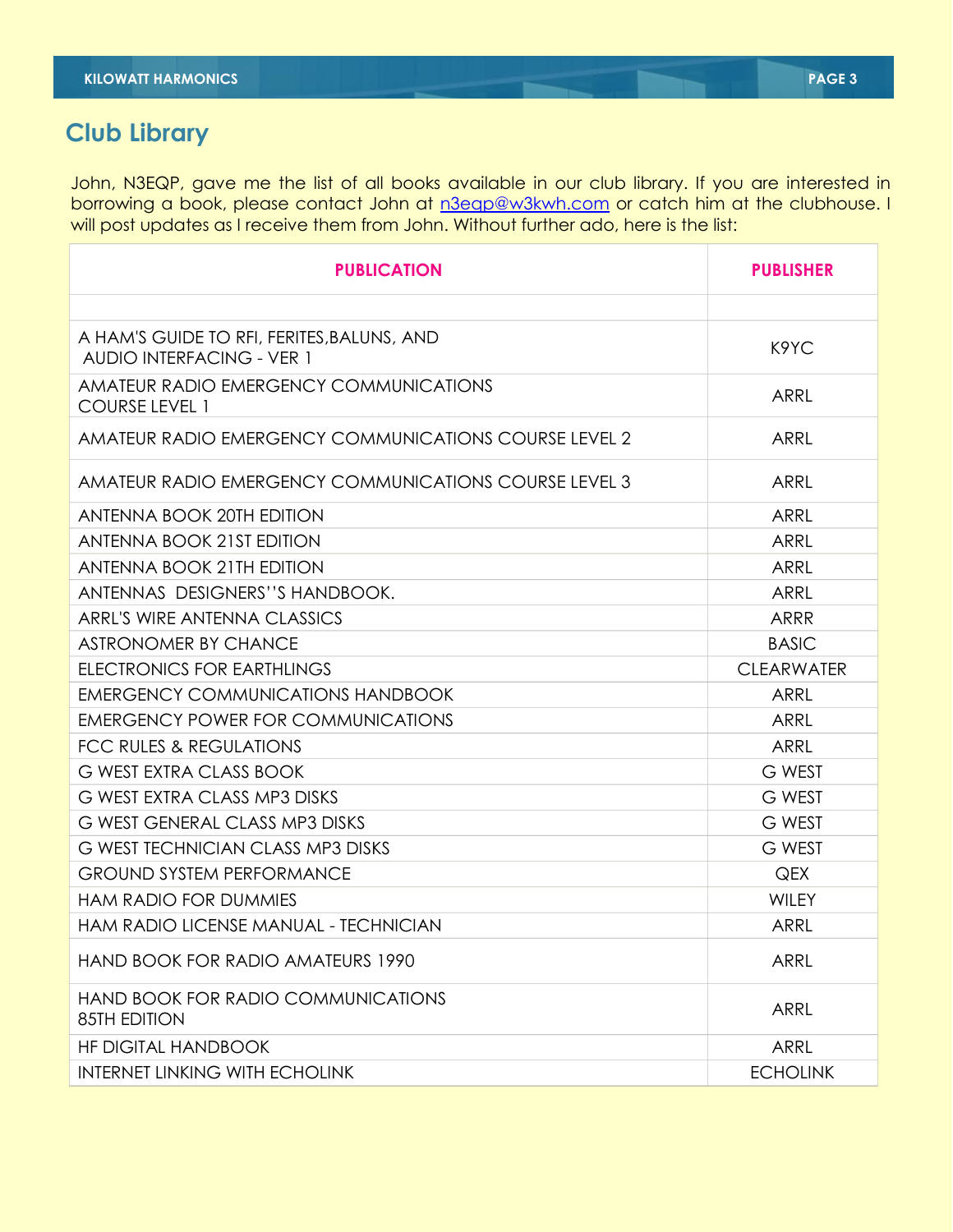| <b>PUBLICATION</b>                                                | <b>PUBLISHER</b>     |
|-------------------------------------------------------------------|----------------------|
|                                                                   |                      |
| LOW POWER COMMUNICATIONS                                          | <b>ARRL</b>          |
| <b>LOW-BAND DXING 5TH EDITION</b>                                 | <b>ARRL</b>          |
| MICROWAVE HANDBOOK 2ED                                            | <b>RSGB</b>          |
| <b>MORE QRP POWER</b>                                             | ARRL                 |
| NEW WAYS TO USE TEST METERS                                       | <b>PRENTICE HALL</b> |
| ON4UN LOW BAND DXING 4TH ED.                                      | ARRL                 |
| ON4UN LOW BAND DXING 5TH ED.                                      | ARRL                 |
| OPERATING MANUAL 8TH EDITION                                      | <b>ARRL</b>          |
| <b>QST FEB 2002</b>                                               | <b>ARRL</b>          |
| REPEATER DIRECTORY 2007-2008                                      | ARRL                 |
| REPEATER DIRECTORY 2008-2009                                      | <b>ARRL</b>          |
| REPEATER DIRECTORY 2009-2010                                      | <b>ARRL</b>          |
| RF EXPOSURE AND YOU                                               | <b>ARRL</b>          |
| <b>RFI BOOK 2ND EDITION</b>                                       | <b>ARRL</b>          |
| RFI BOOK 2ND EDITION COPY 2                                       | <b>ARRL</b>          |
| SATELLITE HANDBOOK                                                | <b>ARRL</b>          |
| <b>SATELLITE HANDBOOK 2</b>                                       | <b>ARRL</b>          |
| SIMPLE AND FUN ANTENNAS FOR HAMS                                  | <b>ARRL</b>          |
| THE ARRL OPERATING MANUAL                                         | ARRL                 |
| THE IMPOVERISHED RADIO EXPERIMENTER                               | <b>LINSEY</b>        |
| THE QUAD ANTENNA                                                  | <b>ARRL</b>          |
| UNDERSTANDING, BUILDING AND USING<br><b>BALUNS AND UNUNS</b>      | CQ                   |
| UP THE TOWER - THE COMPLETE GUIDE TO<br><b>TOWER CONSTRUCTION</b> | <b>CHAMPION</b>      |
| VHF   UHF HANDBOOK                                                | <b>RSGB</b>          |
| <b>VHF DIGITAL HANDBOOK</b>                                       | ARRL                 |
| WIFB'S QRP NOTEBOOK                                               | <b>ARRL</b>          |
| YOUR INTRODUCTION TO MORSE CODE                                   | <b>ARRL</b>          |

# **Club Planning Meetings**

Our club president, Art, WA3BKD, wants to remind the club that he will be holding club planning meetings the first Wednesday of each month during our social nights. All are welcome to attend and offer their input to help guide the future direction of W3KWH.